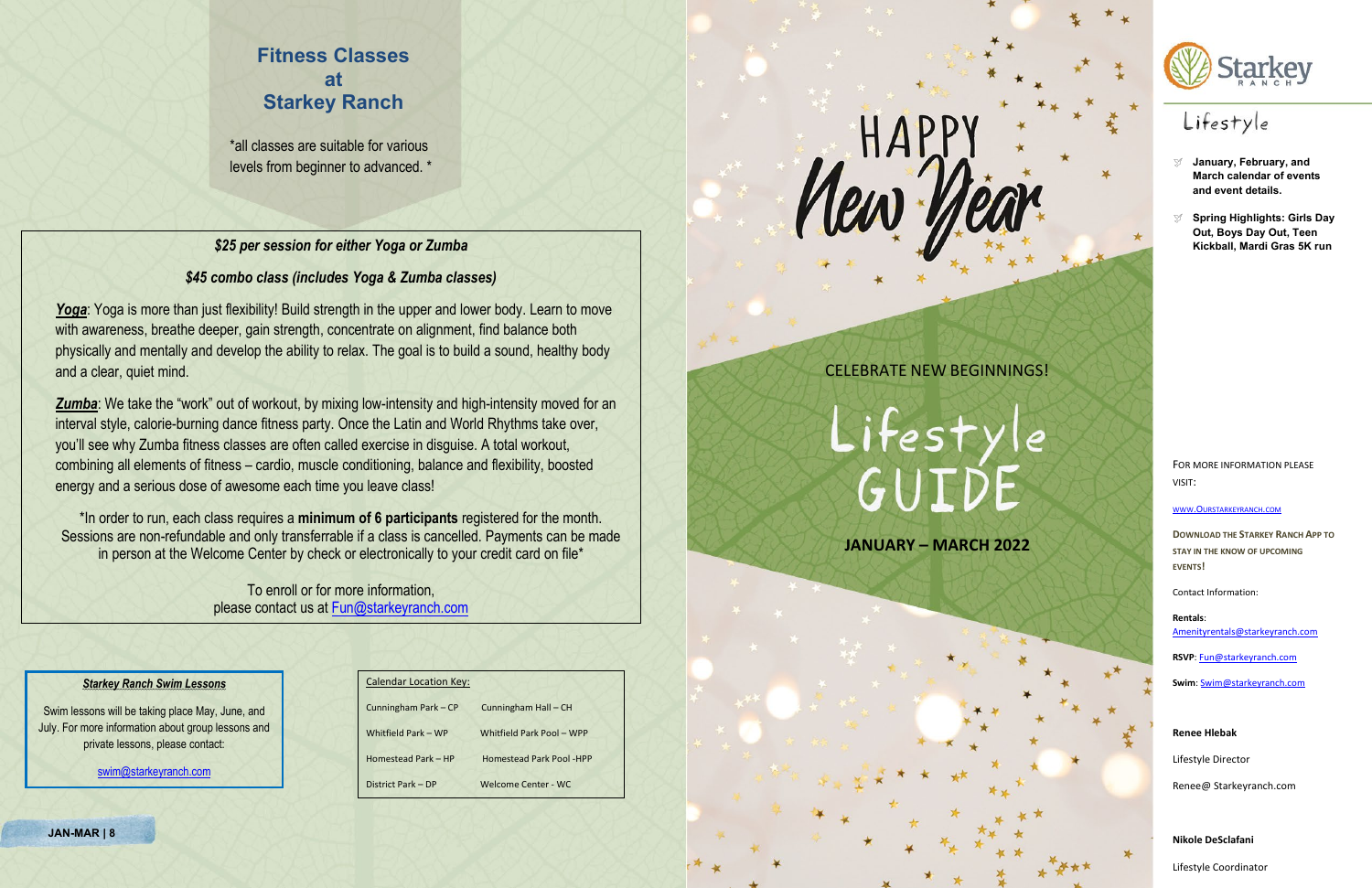

*October: Haunted Halloween* 



*December: Drink This, Make That.* 

# *Garden Club*

The community garden is flourishing! We are seeking volunteers to help water, prune and pick. The club is free to join, and you do not have to be a garden expert, "brown thumbs" welcome. The club has weekly sales of crops. The money raised goes back into the maintenance of the garden (supplies, plants, etc.)

**Little Sprouts:** Wednesday from 9:30 -10:00am **Watering Hour:**

*Sprinklers Needed (Volunteers to help water plants*): Friday from 5:00-7:00 pm

To join, please contact:

**Sofia Troy:** [Sofia.pdl.troy@gmail.com](mailto:Sofia.pdl.troy@gmail.com)

---------------------------------------------- *Book Club*

Attention all book lovers! The Starkey Ranch Book Club welcomes new members on an ongoing basis. The Club meets once a month at

various locations around town.



You can also find the book club on Facebook at Starkey Ranch Book Club!

**To join, please reach out to the Starkey Ranch Book Club Facebook page!** 

# *Starkey Ranch Wine Club*

Inviting all Starkey Ranch residents with an interest and passion for wine. This wine club is a place to build relationships through wine, which is one of the only products in the world that unites many cultures. Join us as we discuss everything wine-related from stories, current events, wine regions and styles, educational topics, and wine recommendations!

For questions or to join, please follow the club on their Facebook:

**Starkey Ranch Wine Club**

# *Running Club*

Come out and enjoy the great outdoors with your fellow neighbors. The Runners/Walkers Club would love to help you do just that!

> Pour a glass of your favorite drink and get crafty with our latest cra project. The project theme will be sent out in advance. The fee for this event will be announced along with the craft. Please arrive shortly before 6pm so we can start our projects on time! **\*RSVP is required!\***

Whether you walk, jog, or run, we would love to help you meet your goals, strollers and pups are also welcome. The club meets at Cunningham Park on:

*Monday, Wednesday, and Friday at 6 am Tuesday and Thursday at 7 pm*

# Kids Night Out | Jan. 28th, Feb. 25th, Mar. 25th | 5:30pm-9:30 *Cunningham Hall*

For questions or to join, find us on Facebook at

"Starkey Ranch Runners" or contact:

Calling all kiddos 5-12 years old! Join the lifestyle team for a night filled with games, movies and crafts! NO PARENTS ALLOWED! **\*RSVP Required\***

**Marcia McCormick:**

# [Sodalita159@gmail.com](mailto:Sodalita159@gmail.com)

**Joe Bailey:** 

[Joe@joerbailey.com](mailto:Joe@joerbailey.com)

# ----------------------------------------------- *Fibers Club*

Are you an expert at knitting or crocheting? Would you like to learn? Consider joining the Fiber Friends of Starkey Ranch.

**This group meets in the upstairs café dining room of our very own Publix every Monday night at 7 pm.**

For questions or to join, find us on Facebook at "Fiber Friends of Starkey Ranch" or contact:

### **Winnie Marvel:**

[Winniwoman4201@gmail.com](mailto:Winniwoman4201@gmail.com)

### *Starkey Ranch Business Group*

Strength & Community! SRBG will be a platform where Family-owned Businesses can Connect, Serve & Make a Difference in the Starkey Ranch Community. Dream Big, Work Hard, Get it Done, Play Fair, Have Fun, Make a Difference!

For questions or to join the Starkey Ranch Business Group, please contact:

### **Joe Slater:** [Joey.Slater@Charter.com](mailto:Joey.Slater@Charter.com) **JAN-MAR | 2 JAN-MAR | 7**

**Ed Burga:** [Gcsealcoat@gmail.com](mailto:Gcsealcoat@gmail.com)

# **RSVP for all programs and events by emailing [fun@starkeyranch.com](mailto:fun@starkeyranch.com) or by stopping by the Welcome Center to make payment.**

# **Drink This, Make That | Jan. 26th, Feb. 23rd, Mar. 30th| 6pm-8pm** *Cunningham Hall*

# **Wildlife Seminar | Feb. 5th | 10am**

# *Cunningham Hall*

Come on out and join Rick Vetter "Gator Rick", Starkey's very own alligator trapper, to learn some cool facts about different types of alligators in the community!

# **Mardi Gras 5k | Feb. 26th | 9am**

*Cunningham Park* 

Grab some beads and join us for a run around the community! All ages, walkers, strollers and dogs welcome! **RSVP to [fun@starkeyranch.com](mailto:fun@starkeyranch.com) to secure your spot!**

# **St. Pattys Day Party | Mar. 11th | 7pm-9pm**

*Cunningham Park* 

# *Fee: \$5*

Calling everyone 21+! Head down to Cunningham Hall to celebrate St. Pattys Day Starkey Style! \***RSVP required\***

# **Shamrock Run 5K | Mar. 12th | 9am**

# *Cunningham Park*

Grab the family and head down to Cunningham Park for a St. Pattys Day 5K and 1 mile fun run! **RSVP to [fun@starkeyranch.com](mailto:fun@starkeyranch.com) to secure your spot!**

|       | Girls Day Out   Mar. 15th   12pm-2pm<br><b>Homestead Park</b>                                                                                                                                              |
|-------|------------------------------------------------------------------------------------------------------------------------------------------------------------------------------------------------------------|
| aft   | Fee: \$5                                                                                                                                                                                                   |
| ś     | Calling all girls ages 5-12! Join the lifestyle team for an assortment<br>of games and snacks as well as the opportunity to meet new<br>neighbors! This will be a drop-off program and signing children in |
|       | and out is required! *RSVP required*                                                                                                                                                                       |
|       | Boys Day Out   Mar. 17th   12pm-2pm<br><b>Homestead Park</b>                                                                                                                                               |
| n     | Fee: \$5                                                                                                                                                                                                   |
|       | Boys ages 5-12 only! Join the lifestyle team in Boys Day Out! There<br>will be an assortment of games and snacks as well as the<br>opportunity to meet more neighborhood kids! This will be a drop-off     |
| )pm   | program and signing children in and out is required! *RSVP<br>required*                                                                                                                                    |
| t out | Teen Kickball   Mar. 18th   12pm-2pm                                                                                                                                                                       |
|       | <b>Homestead Park</b>                                                                                                                                                                                      |
|       | Fee: \$5                                                                                                                                                                                                   |
|       | Calling all teens! Come play the Lifestyle Team in a few<br>games of kickball and snacks! Game on Teens! *RSVP                                                                                             |
| II    | required*                                                                                                                                                                                                  |
|       | Green Thumb Seminar   Mar. 26th   9am                                                                                                                                                                      |
|       | Cunningham Park                                                                                                                                                                                            |
|       | Come join Down to Earth as they explain some of the plants<br>that are all around Starkey Ranch! RSVP to                                                                                                   |
|       | fun@starkeyranch.com to secure your spot!                                                                                                                                                                  |



# **Resident Club and Interest Groups at Starkey Ranch**

*If you are interested in starting a resident club or interest group, contac[t fun@starkeyranch.com](mailto:fun@starkeyranch.com)*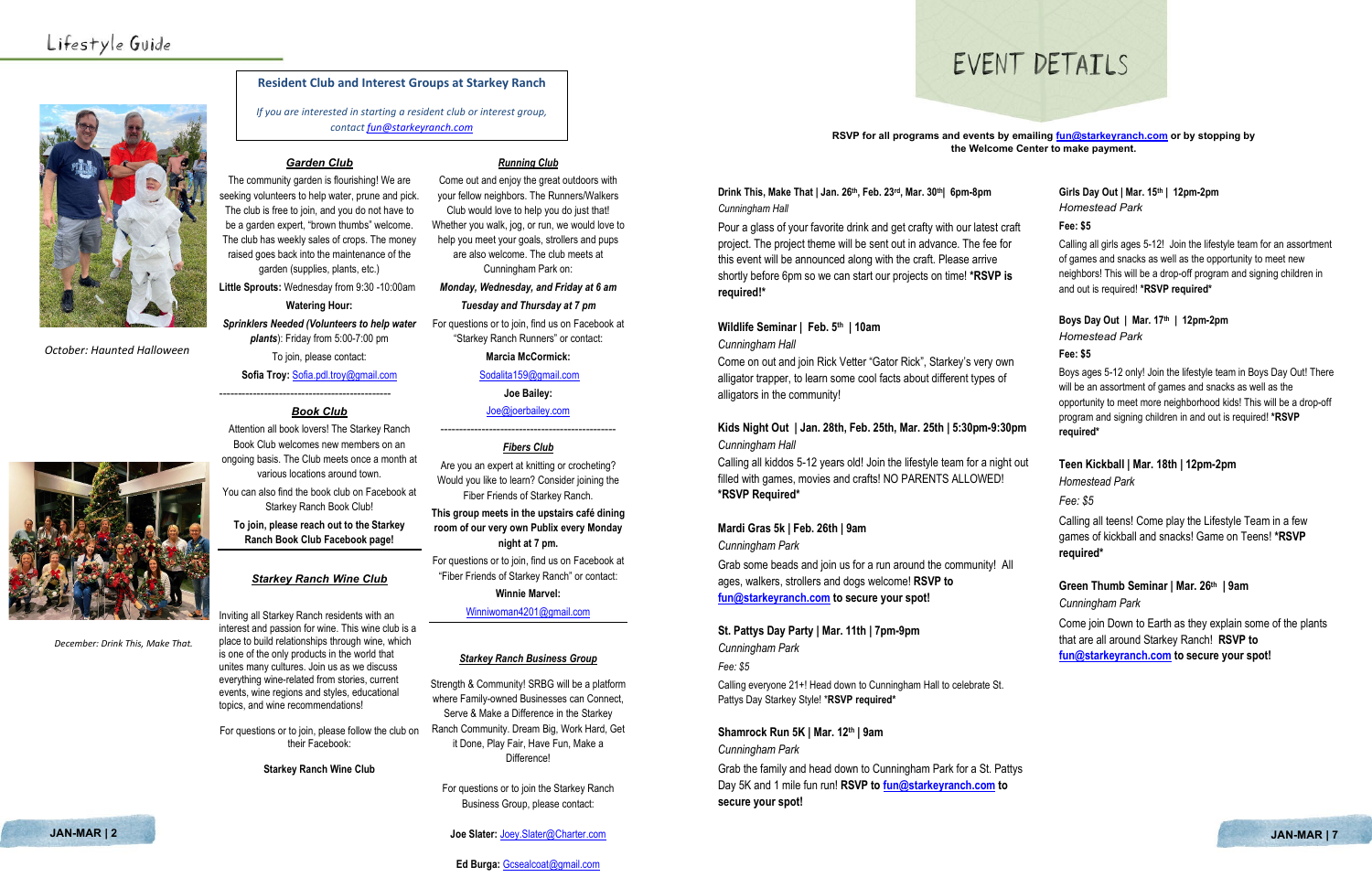# EVENT DETATLS



We Starkey<br>what's happening

**SUN MON TUE WED THU FRI SAT 1 Ali Bali Golf Cart Parade** 11am DP **4 5 6 7 Movie in the Park New Year, New**  6-8pm WP **8 you 5K** 9am CP **12 13 Yappy Hour** 5-6pm WP **14 Gift Card Bingo** 6-8pm CH **15 19 20 21 Food Truck Friday** 6-8pm WP **22 Drink This, Make That** 6-8pm CH **27 28 Kids Night Out** 5:30-9:30pm CH **29**





| <b>SUN</b>                                                   | <b>MON</b>                                        | <b>TUE</b>                                            |           |
|--------------------------------------------------------------|---------------------------------------------------|-------------------------------------------------------|-----------|
|                                                              |                                                   |                                                       |           |
| 2                                                            | 3<br><b>Toddler Time</b><br>10-11am<br><b>CH</b>  | 4                                                     | 5         |
| 9                                                            | 10<br><b>Toddler Time</b><br>10-11am<br><b>CH</b> | 11<br><b>Yippy Hour</b><br>5-6pm<br><b>BP</b>         | 12        |
| 16<br><b>Crafty Kids</b><br>Afternoon<br>12-1pm<br><b>CH</b> | 17<br><b>Toddler Time</b><br>10-11am<br><b>CH</b> | 18<br><b>Meet &amp; Mingle</b><br>6-8pm<br><b>TBD</b> | 19        |
| 23                                                           | 24<br><b>Toddler Time</b><br>10-11am<br><b>CH</b> | 25<br>What's for<br>Dinner?<br>$5-8$ pm<br><b>WP</b>  | 26<br>Dri |
| 30<br>Yoga in the Park<br>9am<br><b>CP</b>                   | 31<br><b>Toddler Time</b><br>10-11am<br>CH        |                                                       |           |

**STARKEY RANCH LIFESTYLE GUIDE** 2500 Heart Pine Avenue | Odessa, FL 33556

**JAN-MAR | 6** T: (813) 925-9777 | W: www.StarkeyRanch.com **JAN-MAR | 3**

# JANUARY

# **Ali Bali Golf Cart Parade | Jan. 1st | 11am** *District Park*

Join Starkey Cares and the Grand Marshal for the Annual Ali Bali Golf Cart Parade in honor of one of our beautiful residents. Anyone interested in participating needs to meet at the District Park by 10am on January 1st. The parade will also end back at District Park for food and basket raffles. We ask that all participants are responsible for ensuring they comply with all state, local and neighborhood laws during the event. For more information, reach out to Starkey Cares via Facebook or go to <http://www.alispearsfoundation.com/>

# **Toddler Time | Every Monday | 10am-11am** *Cunningham Hall*

Calling all toddlers and caregivers! Join us for an indoor toddler social hour! There will be crafts, a snack and playtime! We hope to see you all there!

> It is time to meet & mingle with your neighbors Starkey Ranch! Join the lifestyle team in an outing for appetizers at a local restaurant! This program will be 21+. \***RSVP required\***

# **Movie in the Park | Jan. 7th, Feb. 18th | 6pm-8pm** *Whitfield Park*

It is that time of year again! Join the Lifestyle Team down at Whitfield Park for a movie night along with some food from our food trucks! Pre-ordering for trucks will be available and a link will be sent out through the Starkey Ranch App!

# **New Year, New You 5K | Jan. 8th | 9am**

# *Cunningham Park*

Join the Lifestyle team in welcoming 2022 with a new year, new you 5k run and 1 mile fun run! To secure a spot, email [fun@starkeyranch.com.](mailto:fun@starkeyranch.com) 

# **Yippy Hour | Jan. 11th, Feb. 8th, Mar. 8th | 5pm-6pm** *Barker Park*

Dogs 25lbs and under, come on out for a doggy social with the Lifestyle Team! Human and dog treats will be provided!

# **Yappy Hour | Jan. 13th, Feb. 10th, Mar. 10th | 5pm-6pm** *Woof-field Park*

Bring your fur-legged friends to Woof-field Park for a doggy social with the Lifestyle Team! Human and Dog treats will be provided!

### **Gift Card Bingo | Jan. 14th | 6pm-8pm** *Cunningham Hall*

Join the Lifestyle Team for an evening of bingo! This bingo has a bit of a twist, we will be playing for gift cards! Gift cards will be taken in increments of \$5 and you will be given your cards based on your gift card amount. 1 Card=\$5. \*This event is 21+ **\*RSVP required\***

**Crafty Kids Afternoon | Jan. 16th, Feb. 13th, Mar. 20th | 12pm-1pm** *Cunningham Hall*

Bring the family to Cunningham Hall for an afternoon of crafts with your little Picasso's! \***RSVP required\***

# **Meet & Mingle | Jan. 18th, Feb. 15th, Mar. 22nd | 6pm-8pm** *Location: TBA*

# **Food Truck Friday | Jan. 21st, Feb. 4th, Mar. 4th | 6pm-8pm** *Whitfield Park*

Bring the family down to Whitfield Park to enjoy dinner from various food trucks! \*Pre-ordering will be available and announced that morning through the Starkey Ranch App!

# **What's for Dinner? | Jan. 25th, Feb. 22nd, Mar. 29th | 6pm-8pm** *Whitfield Park*

Having a busy week and don't know what to do for dinner? Come join us once a month and grab dinner from the food truck! \*Links will be sent out if pre-ordering is available for the truck on site. \*